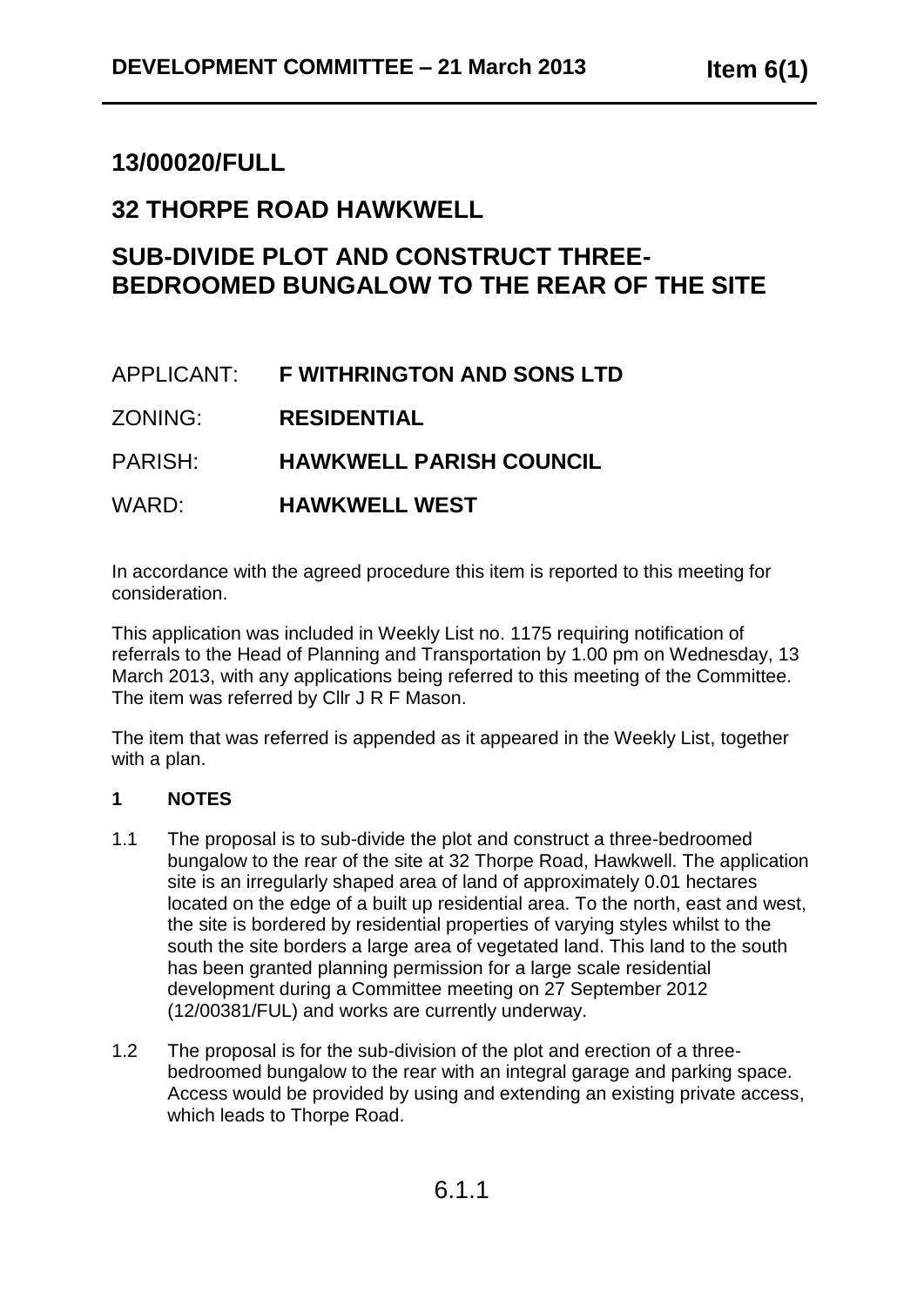### **2 RELEVANT PLANNING HISTORY**

- 2.1 04/00808/FUL Convert Existing Bungalow to 4-Bed Chalet. Raise Ridge Height with Front and Rear Dormers. Side Extension and First Floor Windows to Both Sides.
- 2.2 10/00450/FULL Construct Front And Side Extensions Including Integral Garage Together With Provision Of New Roof To Provide First Floor Accommodation.
- 2.3 11/00635/FUL Proposed Front Bay Windows and Single Storey Side Extension.
- 2.4 12/00341/FUL Demolish Existing Dwelling and Garage and Construct 1 No. Detached Four-Bedroomed House, 1 No. Detached Three-Bedroomed Bungalow And A Detached Double Garage. Create New Vehicular Access off 'Thorpe Road'. REFUSED.
- 2.5 12/00564/FUL Demolish Existing Dwelling and Garage and Construct 1 No. Detached Four-Bedroomed House, 1 No. Detached Three-Bedroomed Bungalow With Detached Cart Lodge Style Covered Parking. Create New Vehicular Access off 'Thorpe Road'. APPROVED.

#### **3 CONSULTATIONS AND REPRESENTATIONS**

- 3.1 **Hawkwell Parish Council** No objection.
- 3.2 **RDC Environmental Services** No adverse comments in respect of this application, subject to the standard informatives SI16 (Control of Nuisances) and SI25 (Contaminated Land) being attached to any consent granted.

#### 3.3 **RDC Arboricultural Consultant**

- o No specific tree survey has been produced for the application.
- o It is noted that the mature willow has been recently felled and there is only one tree on the rear boundary. However, there are four trees on the northern boundary that have the potential to be transplanted to the western boundary, although they will require protective fencing around 1.5m from their main stems throughout construction.
- 3.4 **ECC Highways** No objection, subject to the following conditions:-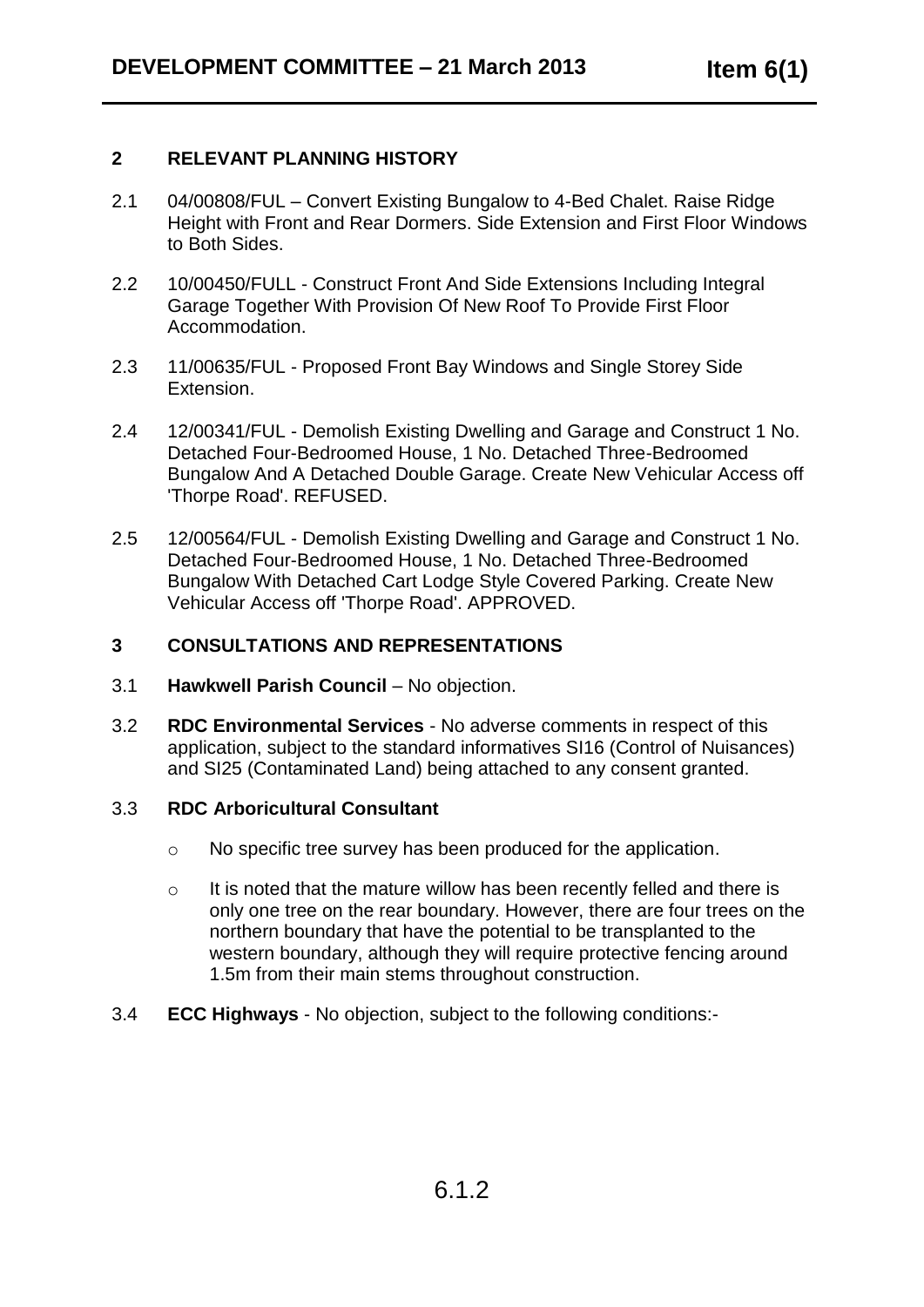- 1. Prior to commencement of the development a 1.5 metre x 1.5 metre pedestrian visibility splay, as measured from and along the highway boundary, shall be provided on both sides of the vehicular access. Such visibility splays shall be retained free of any obstruction in perpetuity. These visibility splays must not form part of the vehicular surface of the access.
- 2. 2 vehicular hardstandings having minimum dimensions of 2.9 metres x 5.5 metres for each vehicle shall be provided, 2 for the new property and 2 for the existing property.
- 3. Prior to commencement/occupation of the development the vehicular access shall be constructed at right angles to the highway boundary and to the existing carriageway. The width of the access at its junction with the highway shall not be less than 3m and shall be provided with an appropriate dropped kerb vehicular crossing of the footway/highway verge.
- 4. Prior to occupation of the development a vehicular turning facility, of a design to be approved in writing by the Local Planning Authority, shall be constructed, surfaced and maintained free from obstruction within the site at all times for that sole purpose.
- 5. No unbound material shall be used in the surface treatment of the vehicular access within 6 metres of the highway boundary.
- 6. Prior to the commencement of works on site the applicant shall indicate in writing to the Local Planning Authority an area within the curtilage of the site for the reception and storage of building materials clear of the highway.
- 7. Prior to commencement of the development details showing the means to prevent the discharge of surface water from the development onto the highway shall be submitted to and approved in writing by the Local Planning Authority. The approved scheme shall be carried out in its entirety prior to the access becoming operational and shall be retained at all times.
- 8. Prior to occupation of the proposed development, the developer shall be responsible for the provision and implementation of a travel information and marketing scheme for sustainable transport, approved by Essex County Council.
- 3.5 **London Southend Airport**  No safeguarding objections.
- 3.6 **Neighbours** 1 response received (24 Thorpe Road), which can be summarised as follows:
	- o No objection to construction of a bungalow.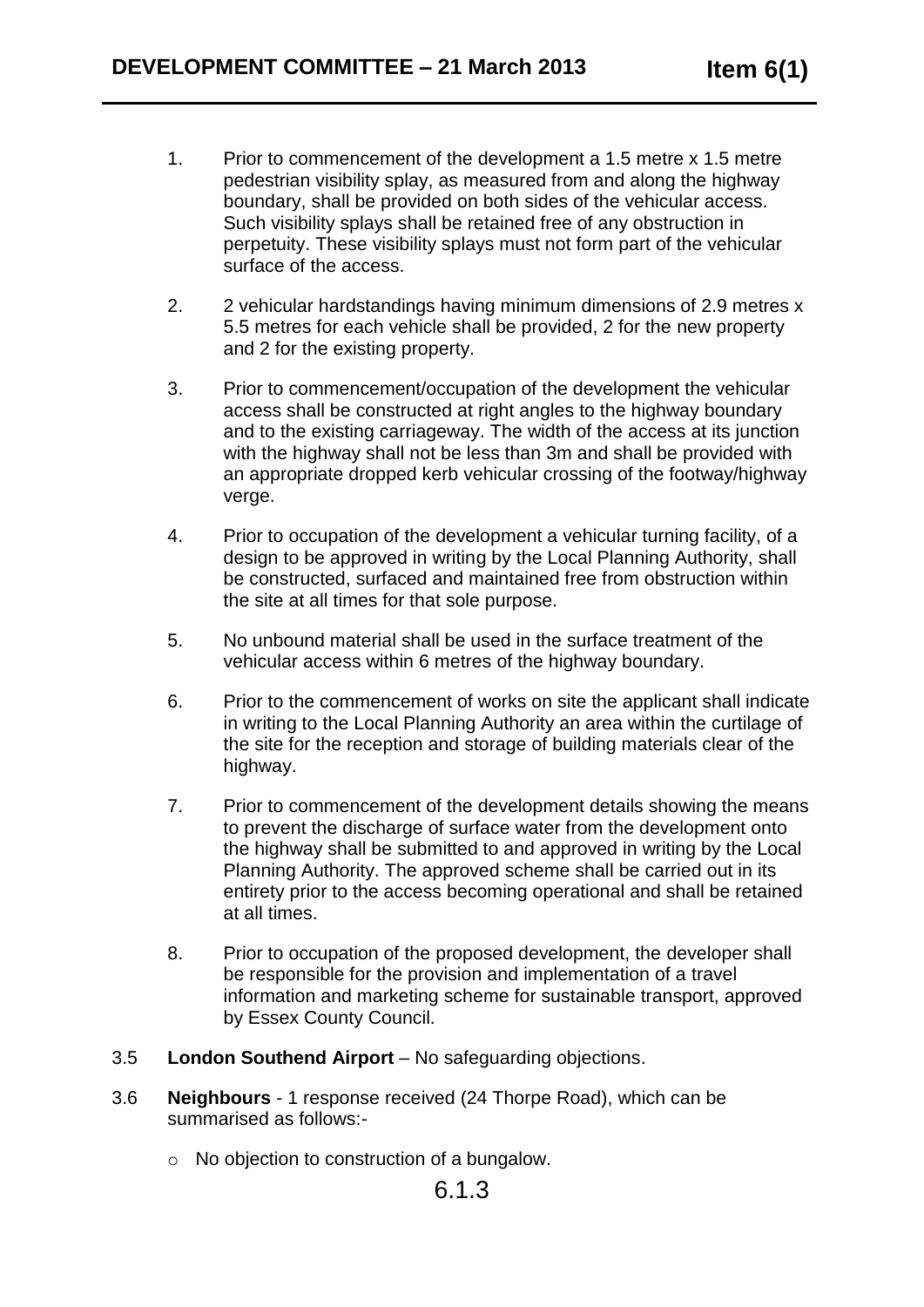o Construction adjoins rear garden. Concerned that in the future, owner may wish to extend upwards; this would cause overlooking and would seriously intrude into privacy.

## **4 MATERIAL PLANNING CONSIDERATIONS**

4.1 The site is designated as residential land on the adopted Local Plan and as such the principle of residential development is accepted. The site is not subject to any other planning policy designations but directly borders land to the south, which is currently designated Green Belt, but has been granted planning permission for a large scale residential development; the Green Belt designation will formally change when the Council's Allocations Development Plan Document is adopted.

#### **Layout and Residential Amenity**

- 4.2 The principle of a bungalow in the position of the current proposal has already been accepted within the approved application reference 12/00564/FUL. The current application proposes a bungalow of different external design, but in the same position as that already approved, with the addition of a car port. The key difference in terms of layout between the approved scheme and that currently under consideration is that the access to the bungalow would now be to the north of No. 32, between Nos. 30 and No. 32, rather than to the south.
- 4.3 The new access arrangements would use an existing driveway leading to a now demolished garage. It is not considered that slight extension of this driveway and use by one other property would generate any greater degree of disturbance to the occupiers of No. 30 than the existing arrangements.
- 4.4 As the proposed bungalow is located in the same position as previously approved, it is not considered that the proposed bungalow would be detrimental to the occupiers of neighbouring properties. The fenestration arrangements would not differ significantly to that already approved and the design of the bungalow, with hipped roofing, would still ensure that a detrimental effect on neighbouring properties would not result. The height of the bungalow is actually reduced from that approved from 6.15m to 5.4m, thereby having a lesser impact on neighbouring properties. As per the approved application, a planning condition removing the ability to further alter the roof area should be attached to an approval. This should address the concerns raised by a neighbouring property with regard to future work to this property.
- 4.5 Saved Policy HP6 of the Local Plan, as well as Policy CP1 of the Core Strategy and the National Planning Policy Framework (NPPF), require new housing to be of a high standard of layout and design. The 1m separation criteria would be adhered to, apart from at one point between the corner of the bay window and the corner of the boundary where a 0.8m measurement is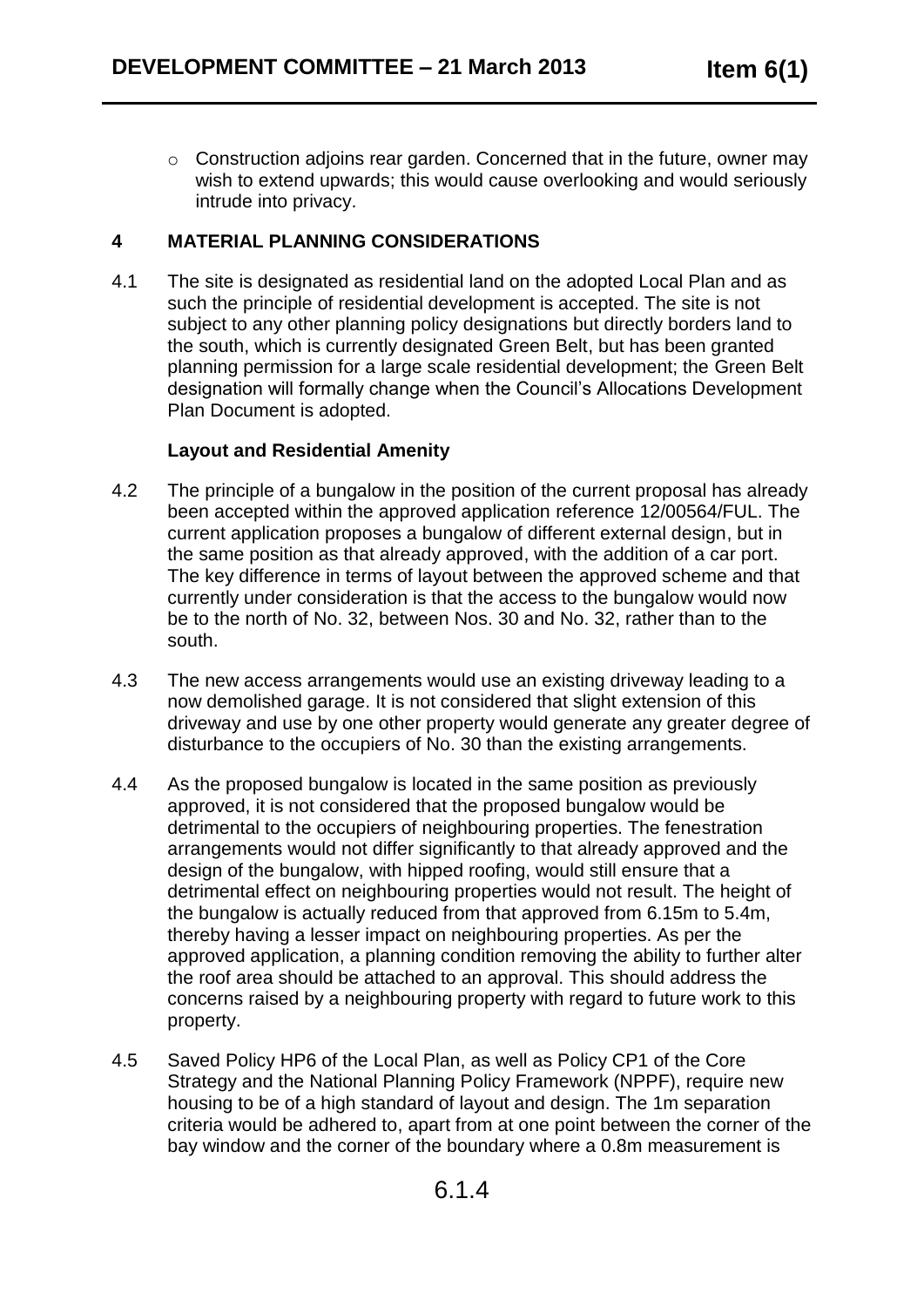provided. However, as all main elevations provide such a separation, this is considered to be acceptable. The addition of a car port is not considered to be objectionable and the overall design is considered to accord with policy CP1.

- 4.6 The proposal to intensify development within the site by utilising a rear garden to accommodate an additional dwelling must be assessed against design criteria contained within Supplementary Planning Document 2, which relates to backland development. The layout proposed would result in a near tandem relationship between the new bungalow and the remaining dwelling at No. 32 with the proposed bungalow facing the rear of the existing bungalow, although at an angle. It would have a distance of 12m between the car port and the rear elevation of No. 32. As the properties are both bungalows, where visibility of each others' windows and private amenity areas would be limited, such a relationship is considered to be acceptable here.
- 4.7 Both the proposed bungalow and existing bungalow would retain garden areas in excess of 100 square metres, which would meet the policy requirement.

#### **Scale and Form**

4.8 The modest scale of the proposed bungalow is considered acceptable in this backland position. The bungalow would have an approximately square footprint with a pitched tiled roof with hipped roofed ends. Overall the form of the dwelling is considered acceptable, although this dwelling would not be readily visible to the street scene and would therefore have little impact on the character and appearance of the area.

#### **Highways**

- 4.9 In order to comply with the Parking Standards: Design and Good Practice Supplementary Planning Document adopted December 2010 the proposal requires a minimum of 2 vehicle spaces. The proposal includes 2 parking spaces for the new bungalow, one within the car port and one on the driveway. Information is provided with regard to parking spaces that would be retained for the existing bungalow. This is an important consideration as the proposed scheme would remove the driveway to the existing bungalow, which previously provided access to a detached garage, to form the driveway access to the new bungalow. However, there are two hard surfaced areas to the front of the existing bungalow that have the potential to provide two spaces, but one does not currently have a dropped kerb access.
- 4.10 The proposed driveway space for the new bungalow would measure 5.5m x 2.9m in accordance with the Parking Standards criteria. The car port space would measure 5m x 2.9m with a 2.6m wide entrance. The Parking Standards document requires garage spaces to measure 7m x 3m to allow for a parking space and some storage, which is not adhered to within the current proposal. However, a car port such as that proposed is unlikely to be used for storage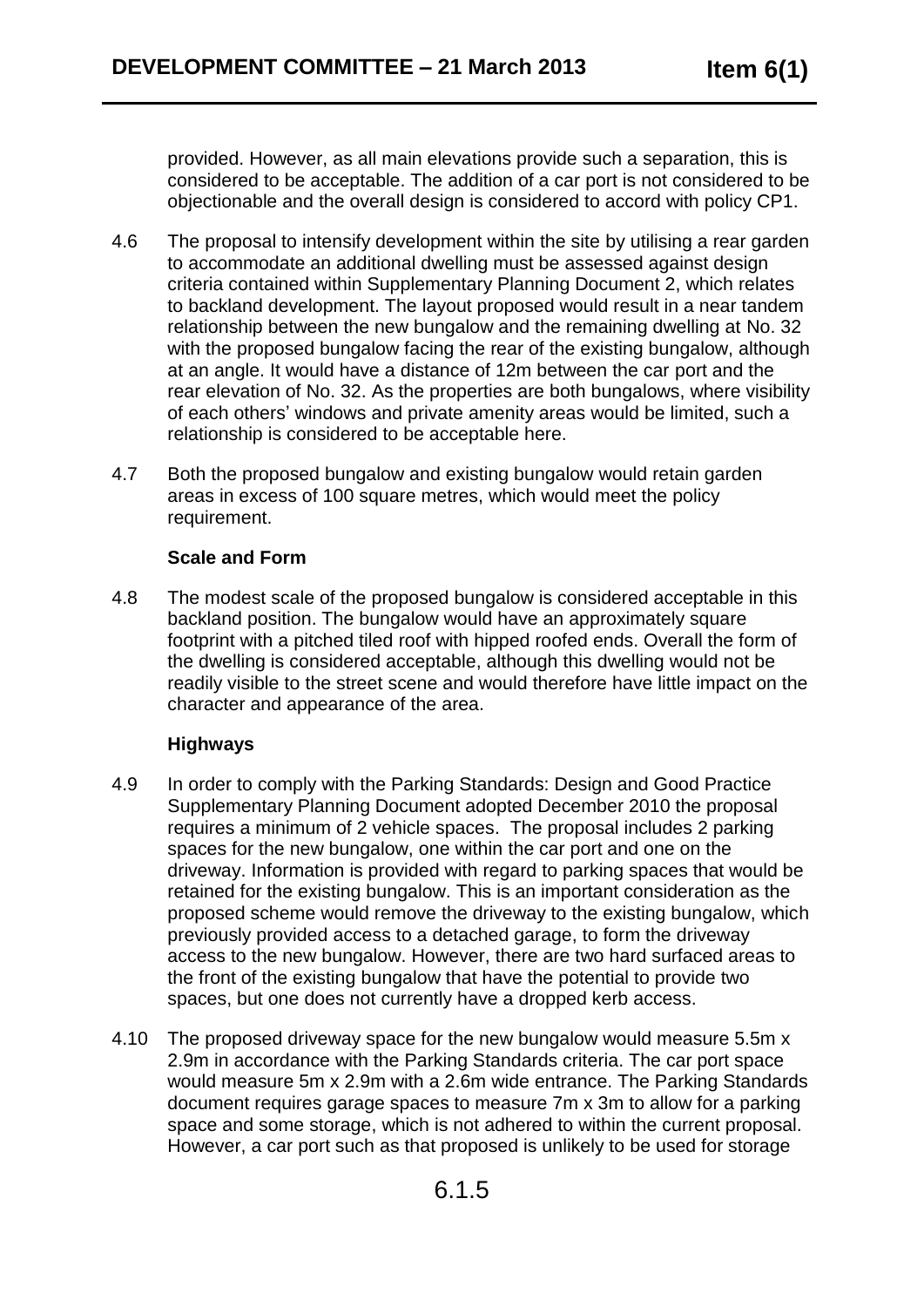as would be the case for an enclosed garage. In addition, the garden areas for the proposed and existing dwellings are of a reasonable size that would enable space for storage sheds to be constructed, further reducing the need for occupants to use the car port for storage. For this reasoning, it is not considered necessary to strictly require a 7m x 3m sizing for the proposed car port and the size of this space is considered to be acceptable. There is space for a further vehicle to park in front of the other vehicles on the driveway, if required.

- 4.11 The existing dwelling has an area of hard standing to the north along the boundary with the proposed access to the new bungalow. This area, including the 3m width of the private driveway, has a width of 5.95m to the pillar of the bungalow. Although there is some vegetation which reduces this width slightly at the entrance, along the majority of the length a 2.95m width could be provided. The length of the frontage is 12.2m, which would enable two vehicles to park behind each other within a 5.5m length in accordance with the Parking Standards document. Although there is a hard standing area to the south, this does not benefit from a dropped kerb and could not be considered a usable space. However, the two spaces to the north would provide the two parking spaces required with the separate driveway access to the new bungalow in place.
- 4.12 The positioning of the access, using the existing driveway entrance, is considered to be acceptable and ECC Highways considers a 3m width for the driveway to be acceptable. ECC Highways suggests planning conditions be attached to an approval, some of which should be included.

#### **Trees and Ecology**

- 4.13 The site is currently in residential use and the rear garden contains a significant extent of timber decking and a number of out buildings. The undeveloped land within the site consists of mown lawn and consequently the site is considered unlikely to contain any protected species. The existing property is not of a design or in a location considered likely to give rise to the presence of bats at the site.
- 4.14 There are four trees on the northern boundary that have the potential to be transplanted. If permission were granted a condition would be recommended to require details of tree protection during demolition and construction to be agreed and implemented and for specific details of the soft landscaping, including proposed tree planting/transplanting to be submitted, agreed and implemented. Upon visiting the site it became apparent that contrary to the intentions stated within the design and access statement, the willow to the south west corner has been cut down and there is only one tree remaining on the western boundary, though no trees along this boundary were subject to Tree Preservation Orders. Any soft landscaping proposal should ensure that new tree planting takes place to counteract this removal.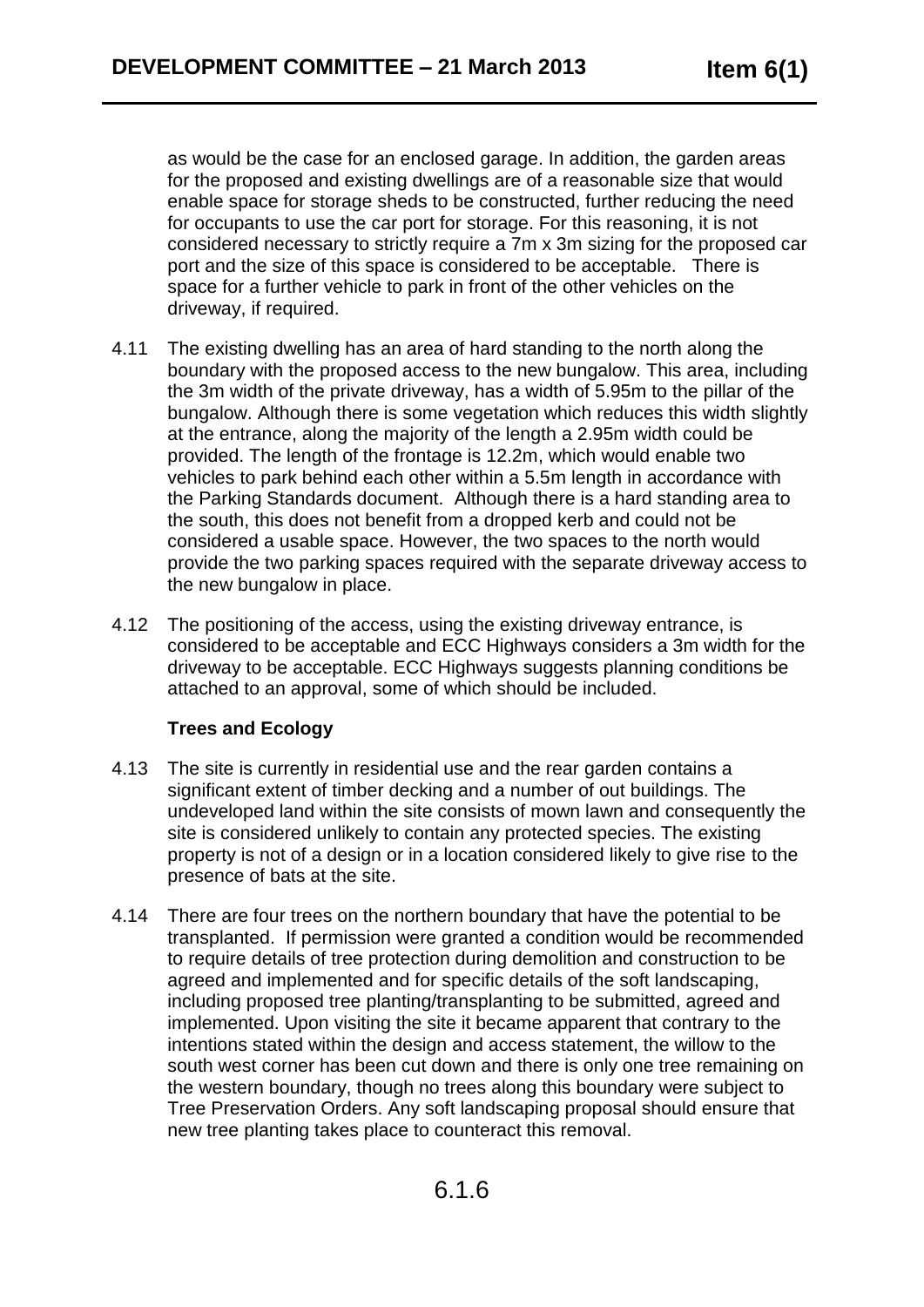#### **Other Matters**

- 4.15 Relevant planning conditions used for application reference 12/00564/FUL will be attached to the current application. A planning condition relating to details for a vehicular turning facility has been suggested by ECC Highways department. However, it appears that it would be possible for vehicles to manoeuvre within this area and, for this reasoning, it is considered unreasonable to require a vehicle turning facility at this site by planning condition. Informatives suggested by RDC Environmental Services can be included.
- 4.16 The site is not in an area at risk of flooding and there is therefore no concern relating to the proposed development and flood risk.

#### **5 RECOMMENDATION**

5.1 It is proposed that the Committee **RESOLVES**

That the application be approved, subject to the following conditions:-

- 1 SC4B Time Limits Full Standard
- 2 SC14 Materials to be Used (Externally)
- 3 Notwithstanding the provisions of Article 3, Schedule 2, Part 1, Class B and/or Class C, of the Town and Country Planning (General Permitted Development) Order 1995 (including any Order revoking or re-enacting that Order, with or without modification) no roof alterations, including but not limited to dormers, hip to gable enlargements, roof lights or any other form of opening shall be inserted, or otherwise erected, within the roof area (including roof void) of the bungalow hereby permitted.
- 4 No development shall commence before plans and particulars showing precise details of the hard and soft landscaping, which shall form part of the development hereby permitted, have been agreed in writing by the Local Planning Authority. Any scheme of landscaping details as may be agreed in writing by the Local Planning Authority, which shall show the retention of existing trees, shrubs and hedgerows on the site and include details of:-
	- schedules of species, size, density and spacing of all trees, shrubs and hedgerows to be planted;
	- existing trees to be retained/relocated;
	- areas to be grass seeded or turfed, including cultivation and other operations associated with plant and grass establishment;
	- paved or otherwise hard surfaced areas;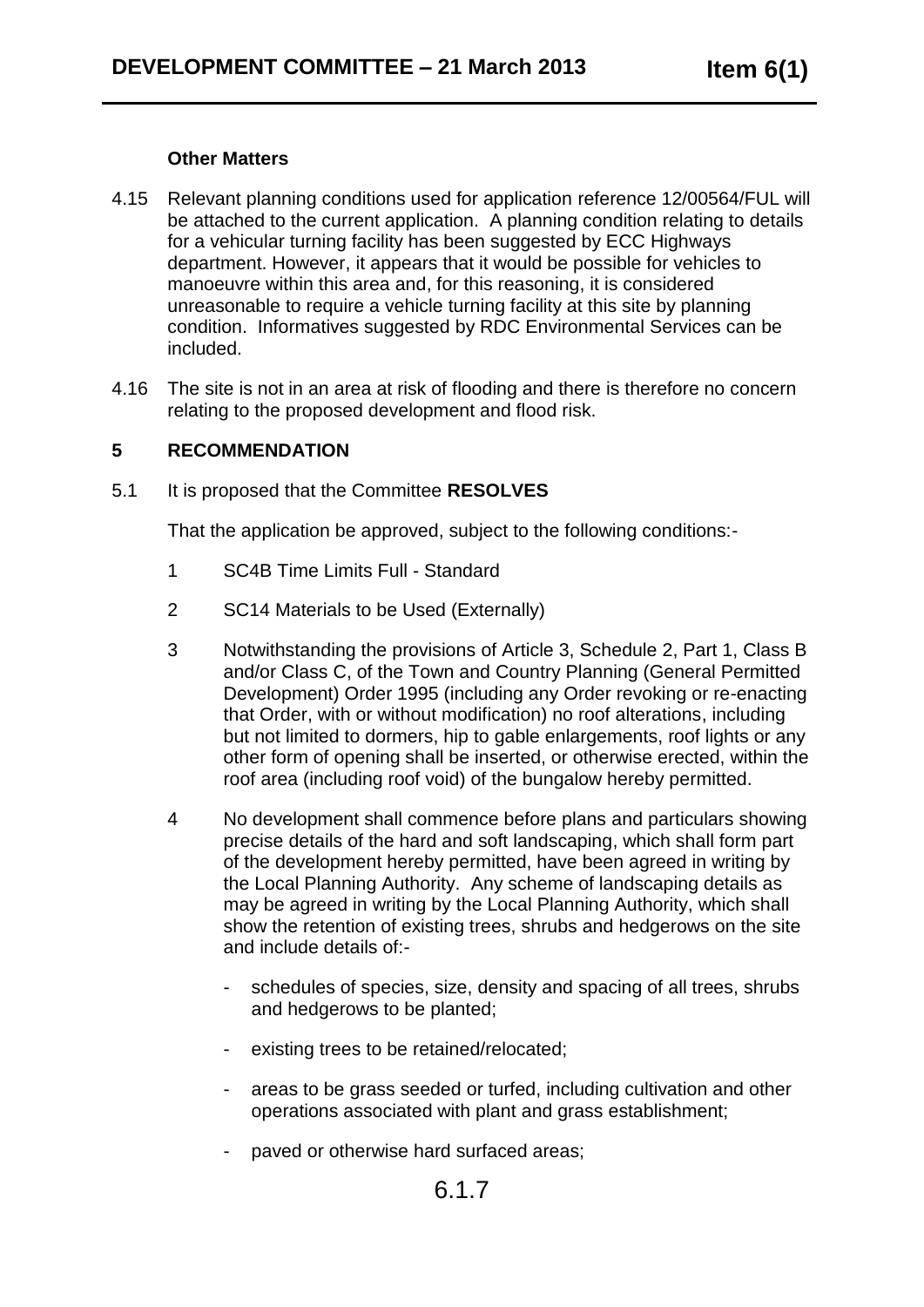means of enclosure and other boundary treatments

shall be implemented in its entirety during the first planting season (October to March inclusive) following commencement of the development, or in any other such phased arrangement as may be agreed in writing by the Local Planning Authority. Any tree, shrub or hedge plant (including replacement plants) removed, uprooted, destroyed, or be caused to die, or become seriously damaged or defective, within five years of planting or relocation, shall be replaced by the developer(s) or their successors in title, with species of the same type, size and in the same location as those removed, in the first available planting season following removal.

- 5 No development shall commence until tree protection fencing has been constructed 1m outside the crown spreads of the four trees on the northern boundary. The fencing will be in accordance with Figure 3 of BS5837:2012 Trees in relation to design, demolition and construction using Heras type fencing with rubber/concrete feet, joined using a minimum of two anti-tamper couplers in addition to stabiliser struts secured using ground pins or mounted on a block tray.
- 6 Prior to commencement of the development details showing the means to prevent the discharge of surface water from the development onto the highway shall be submitted to and agreed in writing by the Local Planning Authority. This shall include a proposal for the use of permeable paving within the site or a method by which surface water is directed to a porous area within the site. The approved scheme shall be carried out in its entirety prior to the driveway becoming operational and shall be retained at all times.
- 7 Prior to commencement of the development hereby approved, plans and details shall be submitted to and agreed in writing by the Local Planning Authority demonstrating assessment of the development against the Lifetime Homes Standard criteria. Once agreed, the development shall be built in accordance with these details.
- 8 Notwithstanding the provisions of Article 3, Schedule 2, Part 1, Class E of the Town and Country Planning (General Permitted Development) Order 1995 (including any Order revoking or re-enacting that Order, with or without modification) no doors or other means of enclosing the car port shall be installed to the front elevation of the car port.
- 9 On the northern and southern boundaries to the private drive, there shall be no fence or wall erected or vegetation planted greater than 600mm in height within a 1.5m distance of the footpath.
- 10 Prior to occupation of the development the vehicular access shall be constructed at right angles to the highway boundary and to the existing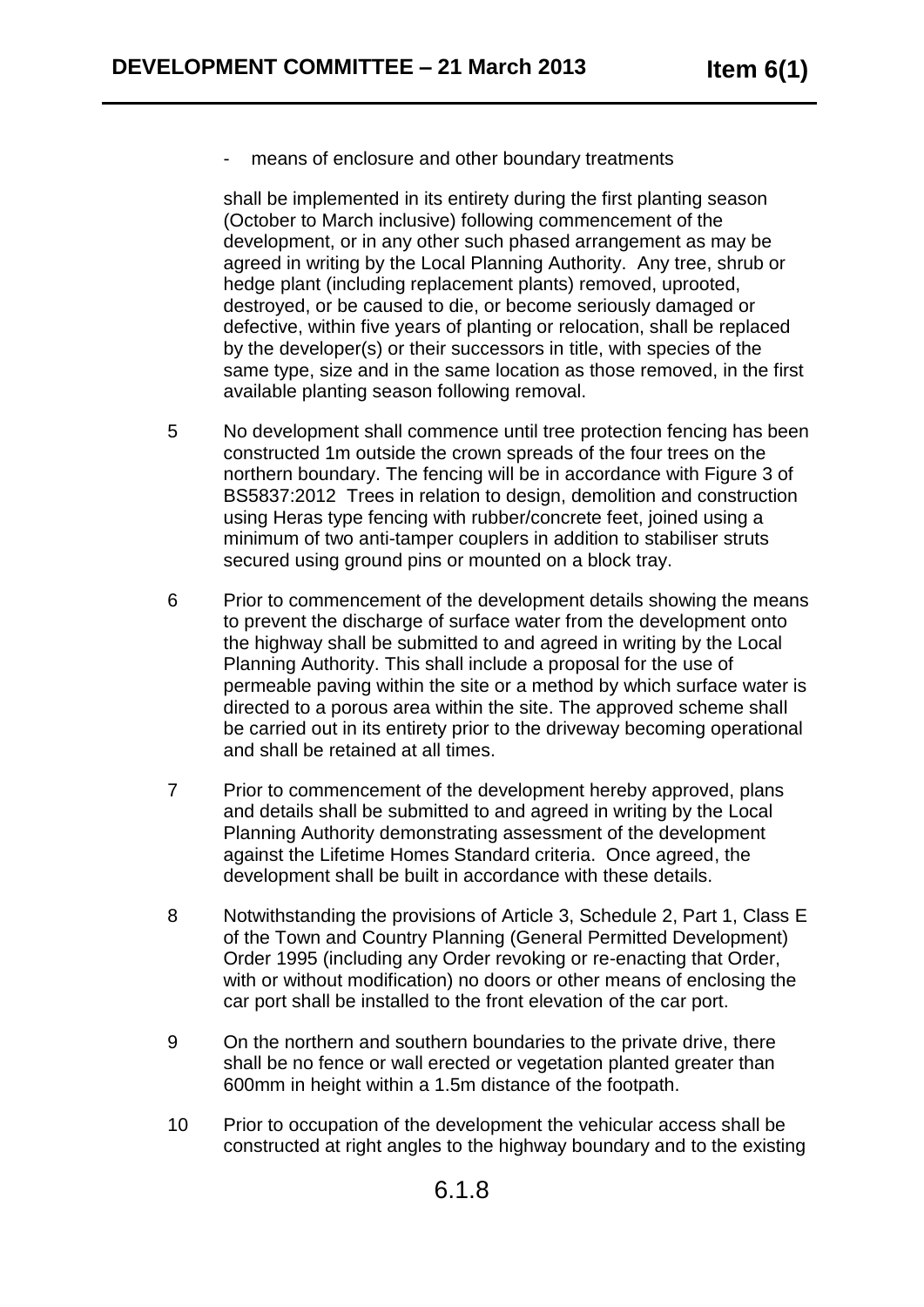carriageway. The width of the access at its junction with the highway shall not be less than 3m and shall be provided with an appropriate dropped kerb vehicular crossing of the footway/highway verge.

#### **REASON FOR DECISION AND STATEMENT**

 The Local Planning Authority has acted positively and proactively in determining this application by assessing the proposal against the adopted Development Plan and all material considerations, including planning policies and any representations that may have been received and subsequently determining to grant planning permission in accordance with the presumption in favour of sustainable development, as set out within the National Planning Policy Framework. The proposal is considered not to cause significant demonstrable harm to any development plan interests, other material considerations, to the character and appearance of the area, to the street scene or residential amenity such as to justify refusing the application; nor to surrounding occupiers in neighbouring streets.

Shaw curton

Shaun Scrutton Head of Planning and Transportation

## **Relevant Development Plan Policies and Proposals**

HP6, HP10 and UT2 of the Rochford District Replacement Local Plan 2006

Supplementary Planning Document 2: Housing Design

H1, H6, ENV9, T8 and CP1 of the Rochford District Core Strategy 2011

National Planning Policy Framework (NPPF)

Parking Standards Design and Good Practice Supplementary Planning Document (Adopted December 2010)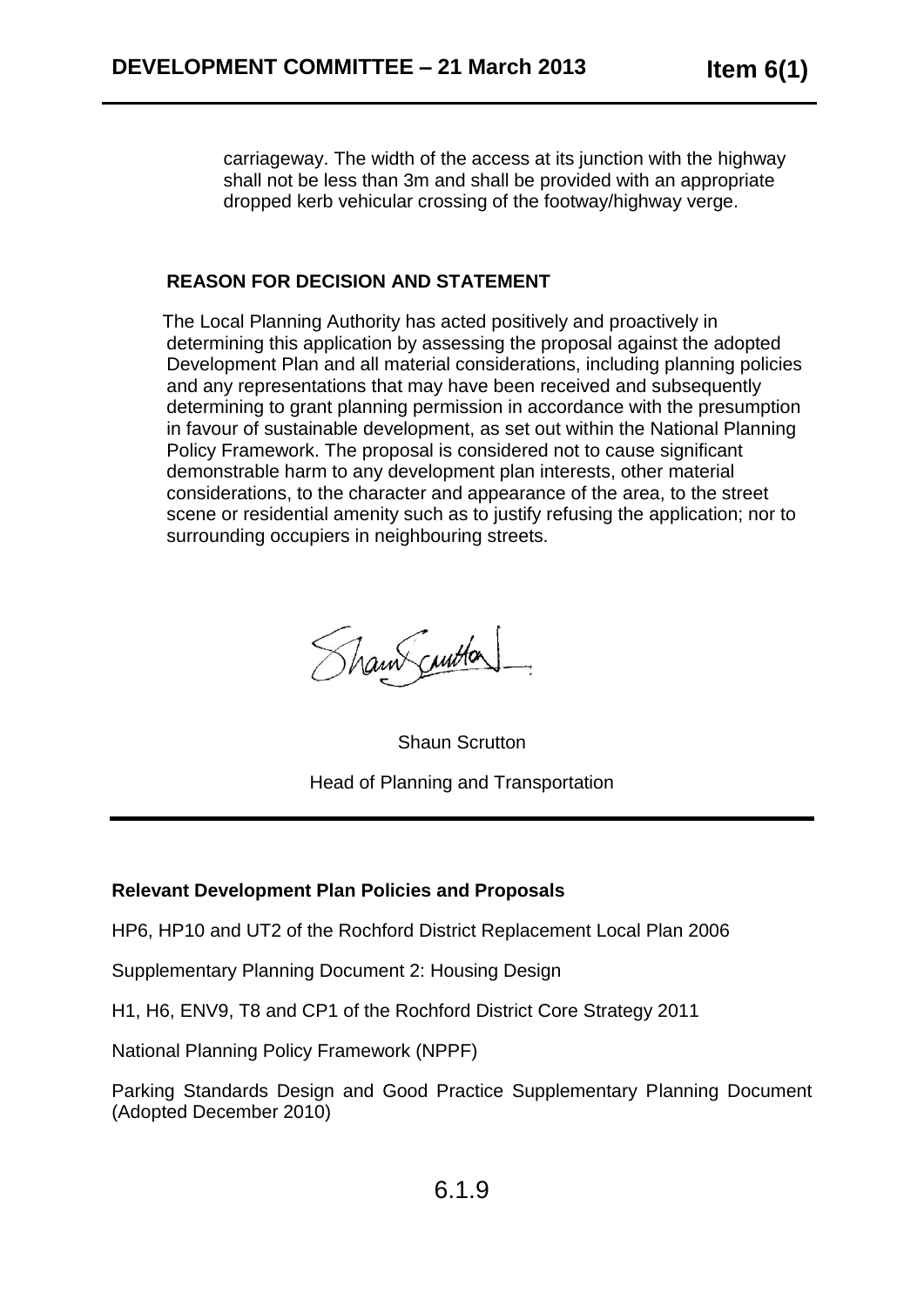For further information please contact Claire Robinson on:-

Phone: 01702 318096 Email: Claire.robinson@rochford.gov.uk

If you would like this report in large print, Braille or another language please contact 01702 318111.